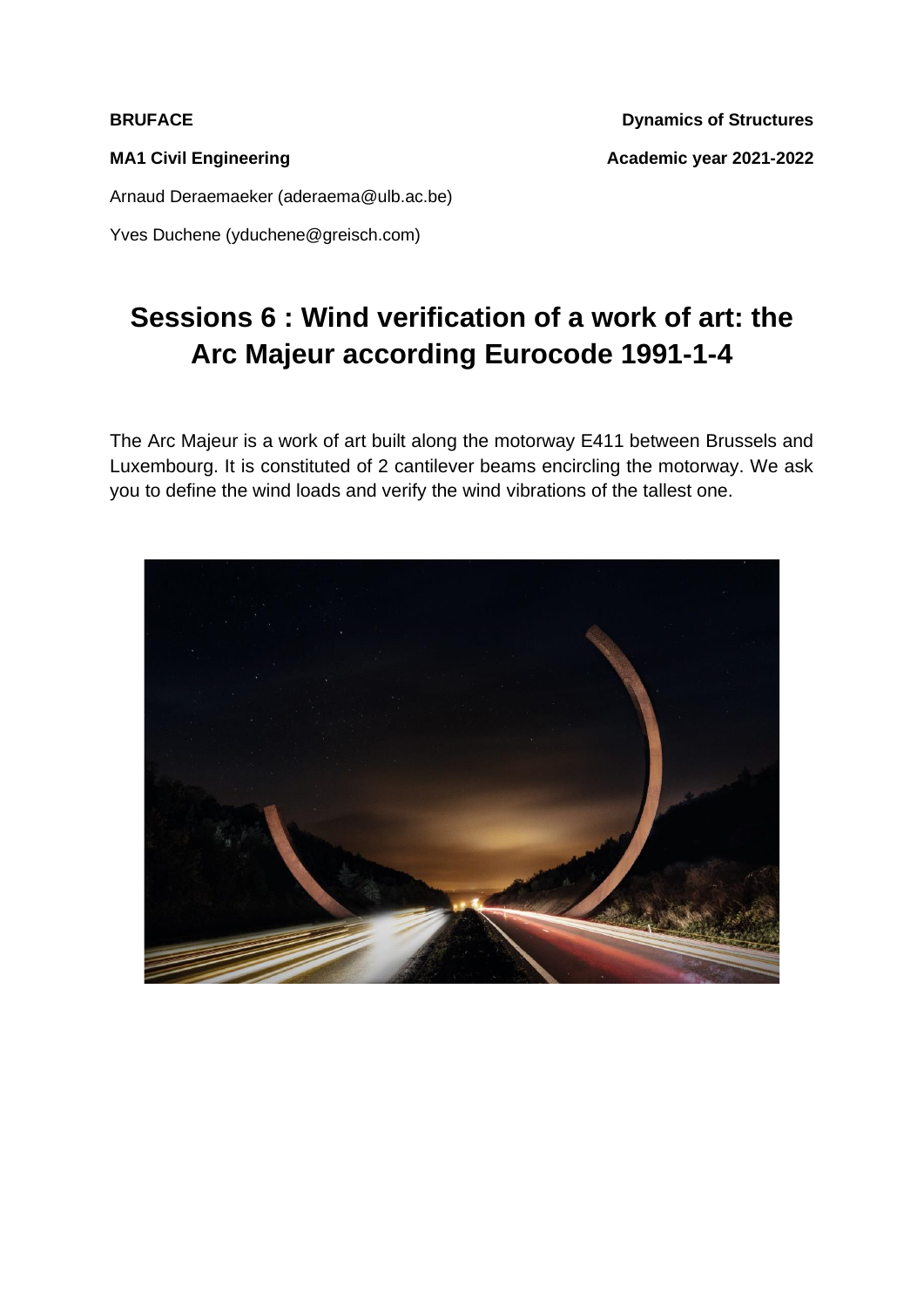The main dimensions are



The structure is an arc and is modelled as a cantilever beam. The height is 60m and the radius is equal to 38.5m. The shape of the section is a square hollow section 2,25 m x 2,25m. The thickness is 40mm for lower third, 30 mm for the middle part and 20 mm for the upper third.

To make the wind verification of the arc, we ask you to:

- 1. Calculate the wind characteristic at the top of the arc
	- Mean wind speed  $= 31$  m/s
	- Turbulence intensity  $= 0.141$
	- The peak wind speed  $= 43.7$  m/s
	- The peak wind pressure  $= 1200$  N/m<sup>2</sup>

The wind characteristics are:

Reference wind speed =  $Vb$ ,  $0 = 23m/s$ 

Return period  $= 50$  years

 $C$ dir = Cseasonal =  $C_0$  = 1,0

Terrain Category II  $\rightarrow$  z0 = 0.05 and zmin = 2m

The force coefficient for a square section is taken equal to:  $Cf = 2.0$ 

*Results already given, do not calculate them*